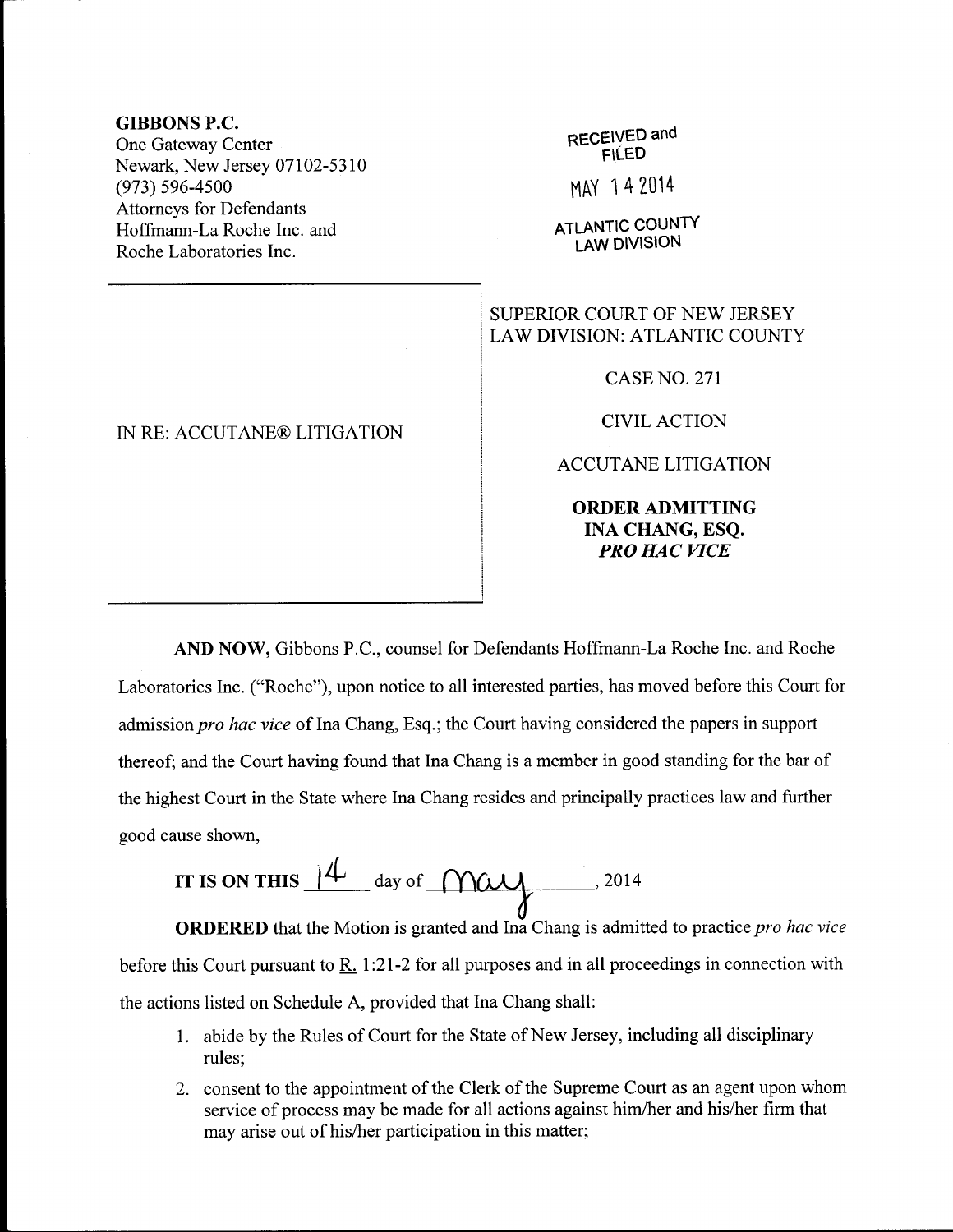- 3. notify the Court immediately of any matter affecting his/her standing before this Court; and
- 4. have all pleadings and other papers filed in the Court signed by an attorney-at-law of this Court employed by the firm of Gibbons P.C., who shall be responsible for the conduct of Ina Chang; and it is further

ORDERED that Ina Chang shall make payment of fees as provided in the New Jersey

Rules of Court, R. 1:28-1(b), 1:28-2 and 1:28B-1(e), within thirty (30) days of the date of this

Order; and it is further

ORDERED that the Clerk of this Court shall forward a copy of this Order to the

Treasurer of the New Jersey Fund for client Protection; and it is fuither

**ORDERED** that copies of this Order shall be served by attorneys for Roche upon all counsel of record within seven (7) days of the receipt thereof.

Honorable Carol

1 Opposed I \*Yvosed [ / ] Unopposed